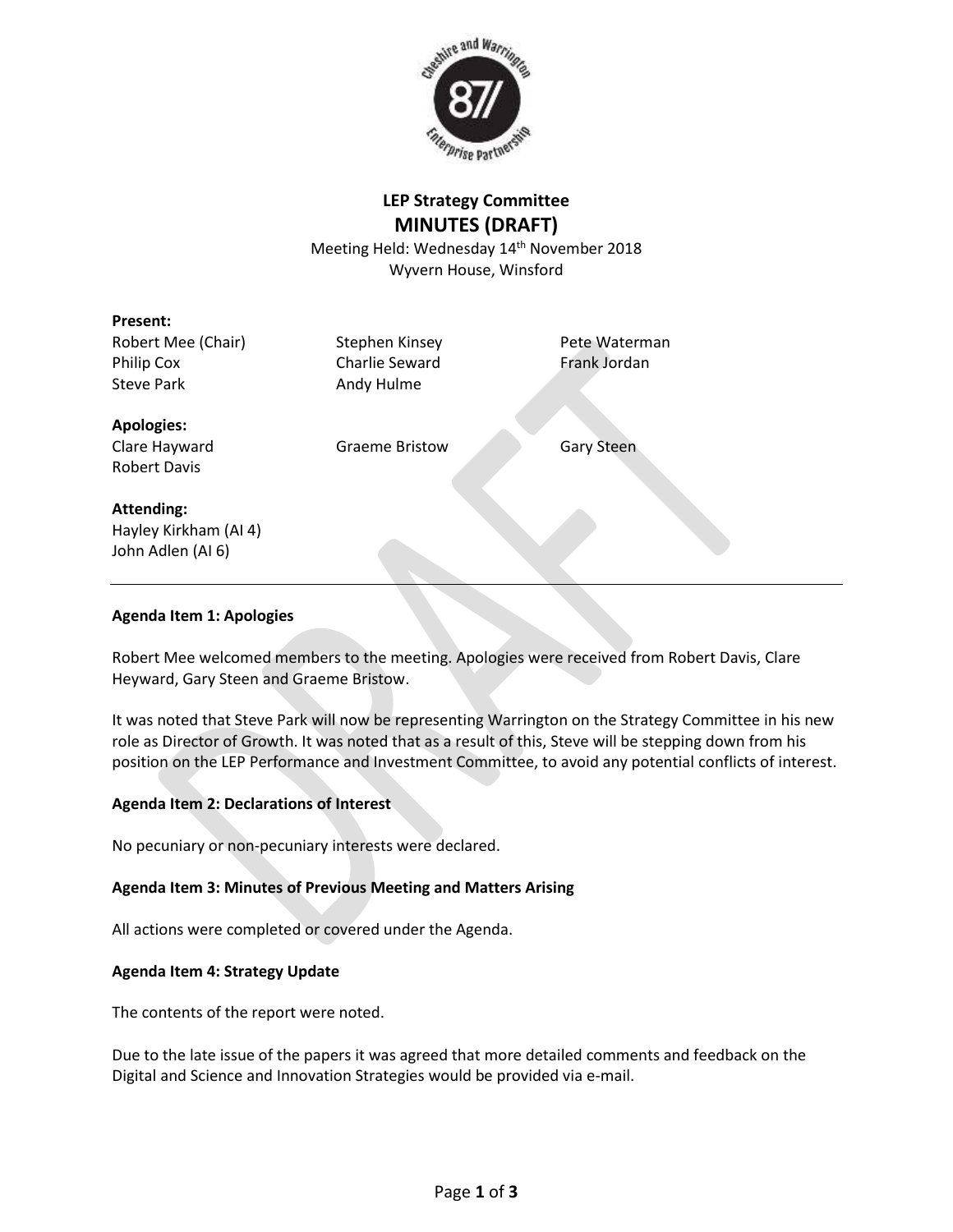Some initial feedback on the draft Digital Strategy was provided. It was noted that the current draft is no more than 70% complete and work is continuing to develop it further. The Committee expressed the view that final document the needs to be more focussed and shorter – some of the background information could potentially be located in an Annex. It was suggested that the strategy could also look at addressing digital 'fears' (e.g. cybercrime, fraud).

Finally, it was felt that as well as charting a course in terms of the digital infrastructure that the subregion might need to support its ambition of a £50 billion by 2040, the Strategy should focus on what the LEP can usefully use digital for, the risks and resilience around digital and also digital skills.

The Committee was supportive of the proposal to re-constitute a Science and Innovation Board.

## *Action: Committee members to provide comments on the Digital and Science and Innovation Strategies by e-mail by 30th November 2018.*

### **Agenda Item 5: Local Industrial Strategy**

The contents of the report were noted.

Work to add a layer of granularity to the LEP evidence base was nearing completion and activity was now moving into developing and sense checking the insight from the data. Given the extent of this evidence base it was agreed that an informal meeting of the Strategy Committee would be arranged for the 14<sup>th</sup> December 2018 to enable the Consultants undertaking the evidence work, Metro Dynamics, to walk the Committee through the evidence pack and allow an initial discussion around the emerging issues and consequences for LEP policy.

A draft engagement plan was shared. It was agreed that local authority partners in particular would feed in details of existing engagement activity that could be used to support conversations around the LIS. Current plans would see a significant ramp up of engagement in the first quarter of 2019, to coincide with publication of an update / position paper summarising the key evidence and the potential areas of focus for future policy.

Work is progressing to establish an expert panel to provide critical external challenge to the development of our LIS. It was noted that, unfortunately, our first choice for Chair has indicated that they are unable to commit to the role due to other commitments.

## *Action: Andy Hulme to make arrangements for a session on 14th December 2018 to review the evidence base.*

### **Agenda Item 6: Growing Places Fund**

John Adlen, Director of the Cheshire Science Corridor, presented the report which requested the use of up to £300k of funding from Growing Places Fund to enable development work for early EZ site proposals. GPF would be repaid through retained business rates.

The Committee approved the recommendation

### **Agenda Item 7: Government Announcements**